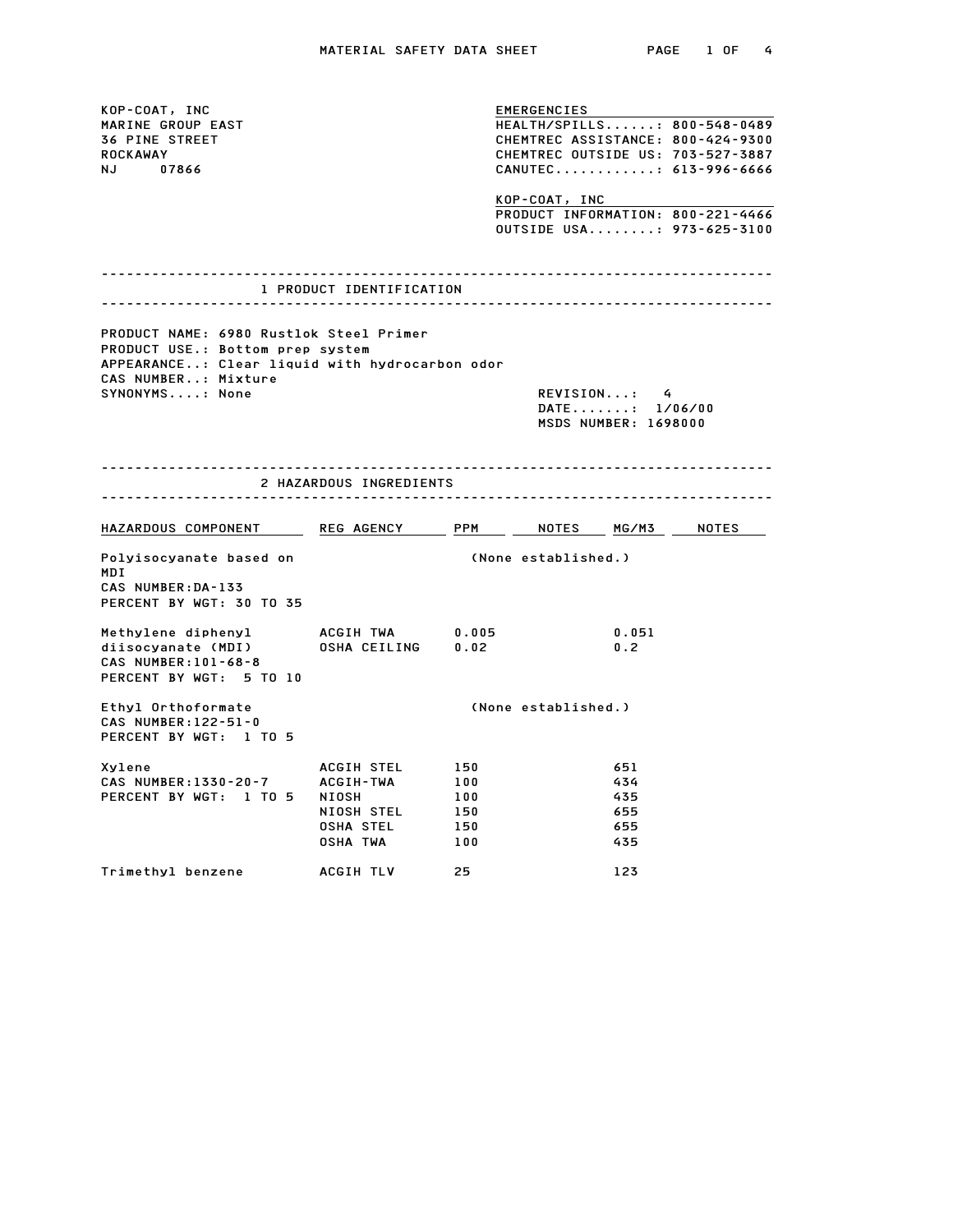## -------------------------------------------------------------------------------- RUSTIOK STEEL PRIMER<br>--------------------------<br>2 HAZARDOUS INGREDIENTS

| L NALARDOUS INGREDIENTS                                                     |                   |                          |              |       |                          |  |
|-----------------------------------------------------------------------------|-------------------|--------------------------|--------------|-------|--------------------------|--|
| HAZARDOUS COMPONENT                                                         | <b>REG AGENCY</b> | <b>PPM</b>               | <b>NOTES</b> | MG/M3 | <b>NOTES</b>             |  |
| CAS NUMBER: 25551-13-7<br>PERCENT BY WGT: 10 TO 15                          | <b>OSHA TWA</b>   | 25                       |              | 125   |                          |  |
| Petroleum distillates<br>CAS NUMBER: 64742-95-6<br>PERCENT BY WGT: 35 TO 40 | <b>OSHA-PEL</b>   | 100                      |              |       |                          |  |
| Aluminum (as metal dust)                                                    | ACGIH TWA         |                          |              | 10    |                          |  |
| CAS NUMBER: 7429-90-5                                                       | <b>OSHA TWA</b>   | $\blacksquare$           |              | 15    | 1                        |  |
| PERCENT BY WGT: 10 TO 15                                                    | <b>OSHA-TWA</b>   | $\overline{\phantom{a}}$ |              | 5     | $\overline{\phantom{0}}$ |  |
| Aluminum (as welding                                                        | ACGIH TWA         |                          |              | 5     |                          |  |
| fume)<br>CAS NUMBER: 7429-90-5-<br>PERCENT BY WGT: 10 TO 15                 | <b>OSHA TWA</b>   | -                        |              | 5     |                          |  |

NOTES:

1) Total dust

2) Respirable fraction

-------------------------------------------------------------------------------- CLION<br>----------------------------<br>3 HAZARDS IDENTIFICATION -------------------------------------------------------------------------------- EYE: Direct contact with liquid or vapor causes irritation.

EYE: Direct contact with liquid or vapor causes irritation.<br>SKIN: Prolonged or repeated contact with the skin can result in defatting and<br>devias Prolonged or repeated contact with institution red demotifies (resh) ere: Direct contact with iiguid or vapor causes irritation.<br>SKIN: Prolonged or repeated contact with the skin can result in defatting and<br>drying of the skin which may result in skin irritation and dermatitis (rash). SKIN: Prolonged or repeated contact with the skin can result in d<br>drying of the skin which may result in skin irritation and dermati<br>May be absorbed through the skin resulting in systemic effects. drying of the skin which may result in skin irritation and dermatitis (rash).<br>May be absorbed through the skin resulting in systemic effects.<br>INHALATION: Avoid breathing vapors or mists. High concentrations may lead to

may be absorbed through the skin resulting in systemic errects.<br>INHALATION: Avoid breathing vapors or mists. High concentrations may lead to<br>central nervous system effects (drowsiness, dizziness, nausea, headaches). Pro-INHALATION: Avoid breathing vapors or mists. High concentrations may lead to<br>central nervous system effects (drowsiness, dizziness, nausea, headaches). Pro-<br>longed or repeated inhalation and ingestion may cause delayed inj the kidneys and the blood. Prolonged or repeated inhalations was leadered.<br>The kidneys and the blood. Prolonged or repeated inhalation of high concen-<br>the kidneys and the blood. Prolonged or repeated inhalation of high con longed or repeated inhalation and ingestion may cause delayed injury involving<br>the kidneys and the blood. Prolonged or repeated inhalation of high concen-<br>trations of metal fumes may cause metal fume fever characterized by trations of metal fumes may cause metal fume fever characterized by headache,

INGESTION: Irritating to the nose, throat and respiratory tract. May cause dizziness, metallic taste in mouth and general flu-like symptoms.<br>INGESTION: Irritating to the nose, throat and respiratory tract. May cause<br>vomiting. Aspiration of this product into the lung may cause chemical pneumo-INGESTION: Irritating to th<br>vomiting. Aspiration of thi<br>nitis which can be fatal. nitis which can be fatal.<br>Individuals with pre-existing disease in or a history of ailments involving the

nitis which can be ratai.<br>Individuals with pre-existing disease in or a history of ailments involving the<br>skin, eye, respiratory tract, liver, kidney, central nervous system are at a<br>contract and are at a Individuals with pre-existing disease in or a history of ailments involving th<br>skin, eye, respiratory tract, liver, kidney, central nervous system are at a<br>greater than normal risk of developing adverse effects when expose material.

-------------------------------------------------------------------------------- ---------------------<br>4 FIRST AID MEASURES --------------------------------------------------------------------------------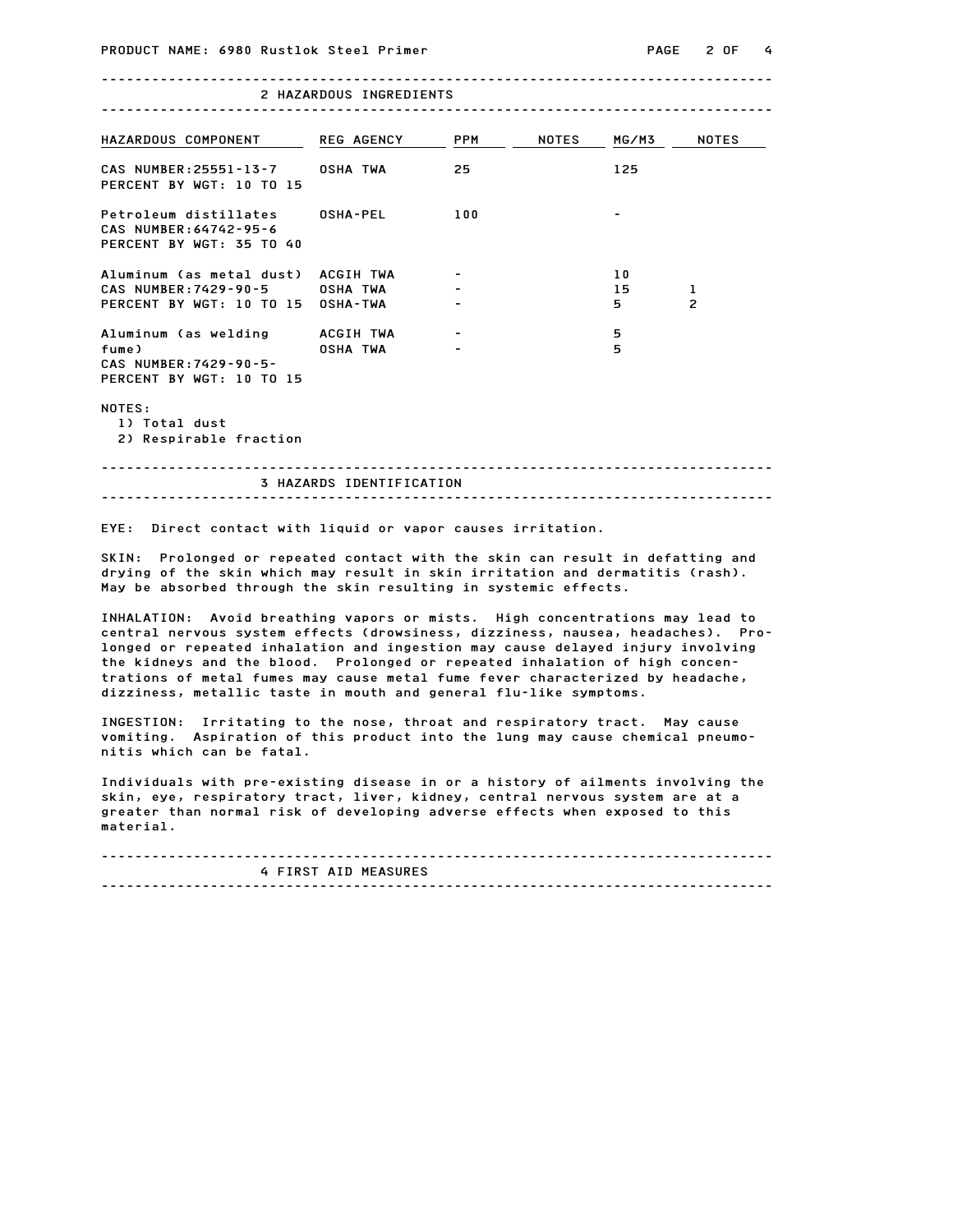-------------------------------------------------------------------------------- 4 FIRST AID MEASURES

--------------------------------------------------------------------------------

erection of the control of the state of the state of the control of the control of water for at least 15 minutes.<br>EYE CONTACT: Immediately flush with plenty of water for at least 15 minutes. ------------------------<br>EYE CONTACT: Immediately<br>Get medical attention. Get medical attention.<br>SKIN CONTACT: Remove contaminated clothing. Wash thoroughly with soap and

water. If redness, itching, burning or other symptoms develop or persist, get medical attention. Wash contaminated clothing before reuse. water. It redness, Itching, burning or other symptoms develop or persist, get<br>medical attention. Wash contaminated clothing before reuse.<br>INHALATION: If you experience difficulty in breathing, leave the area to obtain

medical attention. Wash contaminated clotning before reuse.<br>INHALATION: If you experience difficulty in breathing, leave the area to obtain<br>fresh air. If breathing has stopped have a trained person administer artificial INHALATION: If you experience difficulty in breathing, leave the area to obtain<br>fresh air. If breathing has stopped have a trained person administer artificial<br>respiration preferably mouth-to-mouth. If breathing is difficu INHALATION: IT you experfiesh air. If breathing<br>respiration preferably mo<br>Get medical attention. Get medical attention.<br>INGESTION: If swallowed do NOT induce vomiting. Get immediate medical

attention. NEVER GIVE ANYTHING BY MOUTH TO AN UNCONSCIOUS PERSON.

NOTE TO PHYSICIAN: There is no specific antidote for effects from overexposure attention. Never give antifing by mouth to an onconscious ferson.<br>NOTE TO PHYSICIAN: There is no specific antidote for effects from overexposure<br>to this material. Treatment should be directed at the control of symptoms and NOTE TO PHYSICIAN: There<br>to this material. Treatme<br>the clinical condition.

-------------------------------------------------------------------------------- 100.<br>----------------------------<br>5 FIRE FIGHTING MEASURES -------------------------------------------------------------------------------- FLASH POINT: 105 F/41C

EXTINGUISHING MEDIA: Use dry chemical, carbon dioxide, water spray or foam.

EXTINGUISHING MEDIA: Use dry chemical, carbon dioxide, water spray or foam.<br>FIRE FIGHTING PROCEDURES: As in any fire, wear complete fire service protective exitive dishing media: use any chemical, cardon dioxide, water spray or foam.<br>FIRE FIGHTING PROCEDURES: As in any fire, wear complete fire service protective<br>equipment, including full-face MSHA/NIOSH approved or equivalent FIRE FIGHTING PROCEDURES: As in any fire, wear complete fire service protective<br>equipment, including full-face MSHA/NIOSH approved or equivalent self-contained<br>breathing apparatus. Use water to cool fire-exposed container/ personnel. breathing apparatus. Use water to cool fire-exposed container/structure/protect<br>personnel.<br>FIRE AND EXPLOSION HAZARDS: Can release vapors that form explosive mixtures.

Vapors can travel to a source of ignition and flash back. Closed containers may explode when exposed to extreme heat (fire). Toxic vapors may be given off in a fire.

## -------------------------------------------------------------------------------- 6 SPILL AND LEAK PROCEDURES

--------------------------------------------------------------------------------

o srill AND LEAK PROCEDORES<br>Stop spill/leak if no risk involved. Avoid breathing vapors. Eliminate ALL<br>All and the complete arguments of the complete arguments of the complete arguments of the complete arguments of sources of ignition. Use an inert absorbent to complete a clean-up. This sources of ignition. Use an inert absorbent to complete a clean-up. This Stop spill/leak if no risk involved. Avoid breathing vapors. Eliminate ALL<br>sources of ignition. Use an inert absorbent to complete a clean–up. This<br>material reacts with oxidizing materials. Absorb spilled material and sources of ignition. Use an inert absorbent to complete a clean-up. This<br>material reacts with oxidizing materials. Absorb spilled material and place in<br>closed container for disposal.

------------------------------------------------------------------------------- r disposai.<br>--------------------------<br>7 HANDLING AND STORAGE --------------------------------------------------------------------------------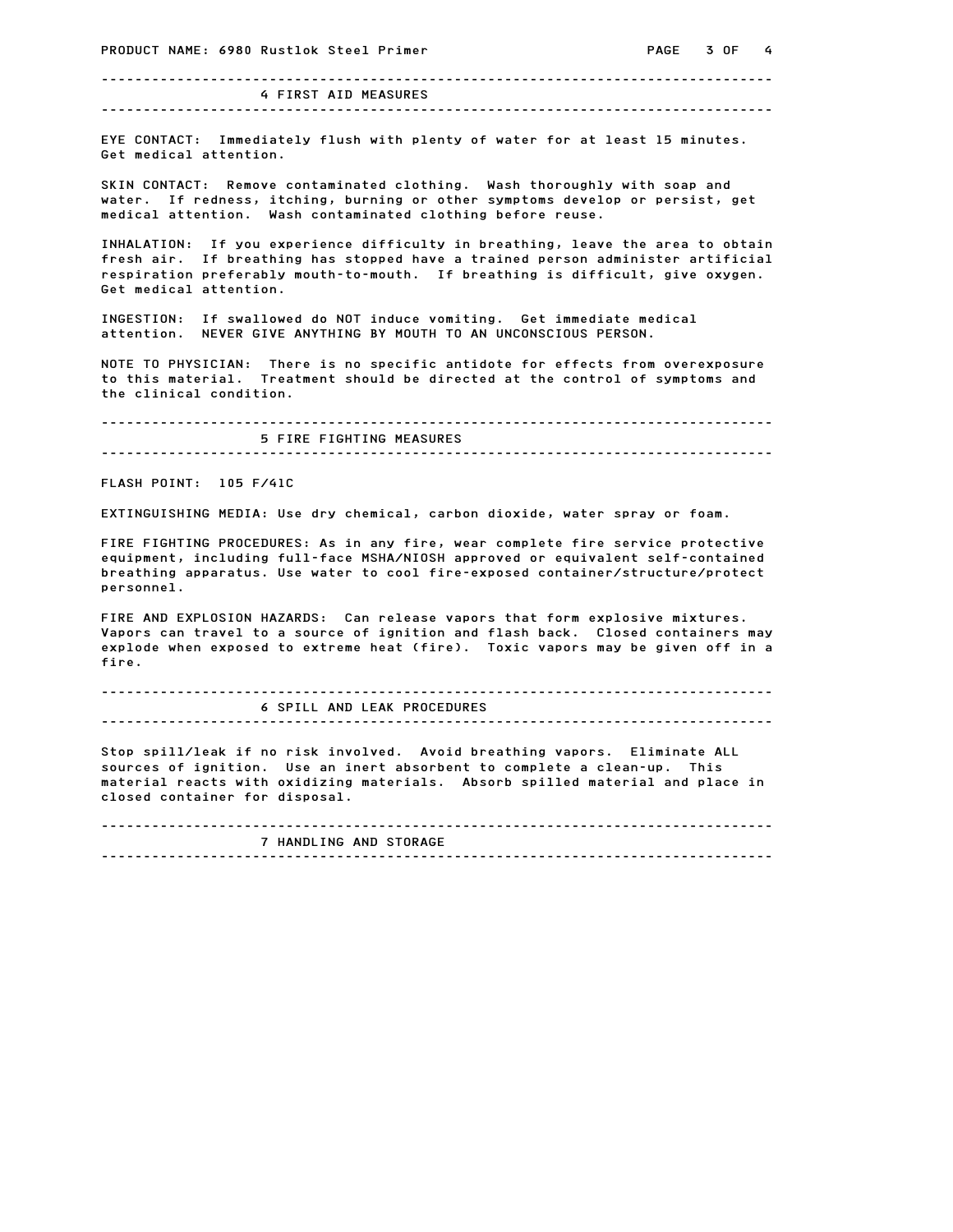-------------------------------------------------------------------------------- 7 HANDLING AND STORAGE --------------------------------------------------------------------------------

HANDLING: Avoid prolonged or repeated breathing of vapors, mists or fumes. Do not get on skin the gettor constant in the set of the set of the skin of the skin.<br>HANDLING: Avoid prolonged or repeated breathing of vapors, mists or fumes.<br>not get on skin, in eyes or on clothing. Wash thoroughly after

not get on skin, in eyes or on clothing. Wash thoroughly after handling.<br>STORAGE: Keep in a closed, labeled container within a cool (well-shaded), dry, ventilated area. Protect from physical damage. Keep containers closed when material is not in use. Maintain good housekeeping. ventilated area. Frotect from physical damage. Keep containers closed when<br>material is not in use. Maintain good housekeeping.<br>OTHER: Keep away from heat and open flame. Do not use until manufacturer's

material is not in use. maintain good no<br>OTHER: Keep away from heat and open flam<br>precautions have been read/understood.

-------------------------------------------------------------------------------- 8 EXPOSURE CONTROLS/PERSONAL PROTECTION -------------------------------------------------------------------------------- ENFUSURE CUNTROLS/PERSUNAL PRUTECTION<br>ENGINEERING CONTROLS: Ventilation is normally required when handling or using<br>this control to the total of the third of the thing or using

this product to keep exposure to airborne contaminants below the exposure limit.<br>This product to keep exposure to airborne contaminants below the exposure limit. this product to keep exposure to airborne contaminants below the exposure limit.<br>Facilities storing or utilizing this product should be equipped with an eyewash facility.

RESPIRATORS: Ensure fresh air entry during application and drying. If you experience eye watering, headache or dizziness or if air monitoring demonstrates RESPIRATORS: Ensure fresh air entry during application and drying. If you<br>experience eye watering, headache or dizziness or if air monitoring demonstrates<br>vapor levels are above applicable limits, wear an appropriate, prop respirations: Ensure fresh air entry during application and drying. If you<br>experience eye watering, headache or dizziness or if air monitoring demonstrate<br>vapor levels are above applicable limits, wear an appropriate, prop experience eye watering, neadache or dizziness or it air monitoring demonstrates<br>vapor levels are above applicable limits, wear an appropriate, properly fitted<br>respirator (NIOSH/MSHA approved or equivalent) during and afte vapor levels are above applicable limits, wear an appropriate, properly fitted<br>respirator (NIOSH/MSHA approved or equivalent) during and after application.<br>Follow respirator manufacturer's directions for respirator use. Cl respirator (Wilsh/MSHA approved or equivalent) during and arter application.<br>Follow respirator manufacturer's directions for respirator use. Close contain<br>after each use. A repiratory protection program that meets OSHA 191 after each use. A repiratory protection program that meets OSHA 1910.134 and<br>NIOSH 42 CFR 84 requirements must be followed whenever workplace conditions<br>warrant a respirator's use.

PERSONAL PROTECTIVE EQUIPMENT: Industrial safety glasses at a minimum. As necessary for work area conditions: use side shields, goggles, or faceshield. PERSONAL PROTECTIVE EQUIPMENT: Industrial safety glasses at a minimum. As<br>necessary for work area conditions: use side shields, goggles, or faceshield.<br>As required, chemical resistant flexible-type gloves (heavy duty neopr reksunal rkuletiive equirment: Industrial safety glasses at a minimum. As<br>necessary for work area conditions: use side shields, goggles, or faceshield.<br>As required, chemical resistant flexible–type gloves (heavy duty neopr necessary for work area conditions: "use side shields, goggies, or faceshield.<br>As required, chemical resistant flexible-type gloves (heavy duty neoprene or<br>equal). Wear industrial-type work clothing and safety footwear. De equal). Wear industrial-type work clothing and safety footwear. Depending on<br>working conditions, i.e., contact potential, wear resistant protective garments such as head/neck cover, aprons, jackets, pants, coveralls, boots, etc.

| 9 PHYSICAL AND CHEMICAL PROPERTIES |                               |  |  |  |  |  |
|------------------------------------|-------------------------------|--|--|--|--|--|
|                                    |                               |  |  |  |  |  |
| 8.970<br>Weight Per Gallon (lbs):  | % VOL by Weight.: 44          |  |  |  |  |  |
| Vapor Density.: (air=1)>1          | Boiling Point: Not determined |  |  |  |  |  |
| Vapor Pressure: Not determined     | Evaporation Rate: (ether=1)<1 |  |  |  |  |  |
| pH: Not determined                 | Specific Gravity: $> 1$       |  |  |  |  |  |
| Solubility In Water: Negligible    | Viscosity: Not determined     |  |  |  |  |  |
| VOC Content 467 g/L                |                               |  |  |  |  |  |
|                                    |                               |  |  |  |  |  |
|                                    |                               |  |  |  |  |  |
|                                    |                               |  |  |  |  |  |
| 10 STABILITY AND REACTIVITY DATA   |                               |  |  |  |  |  |

--------------------------------------------------------------------------------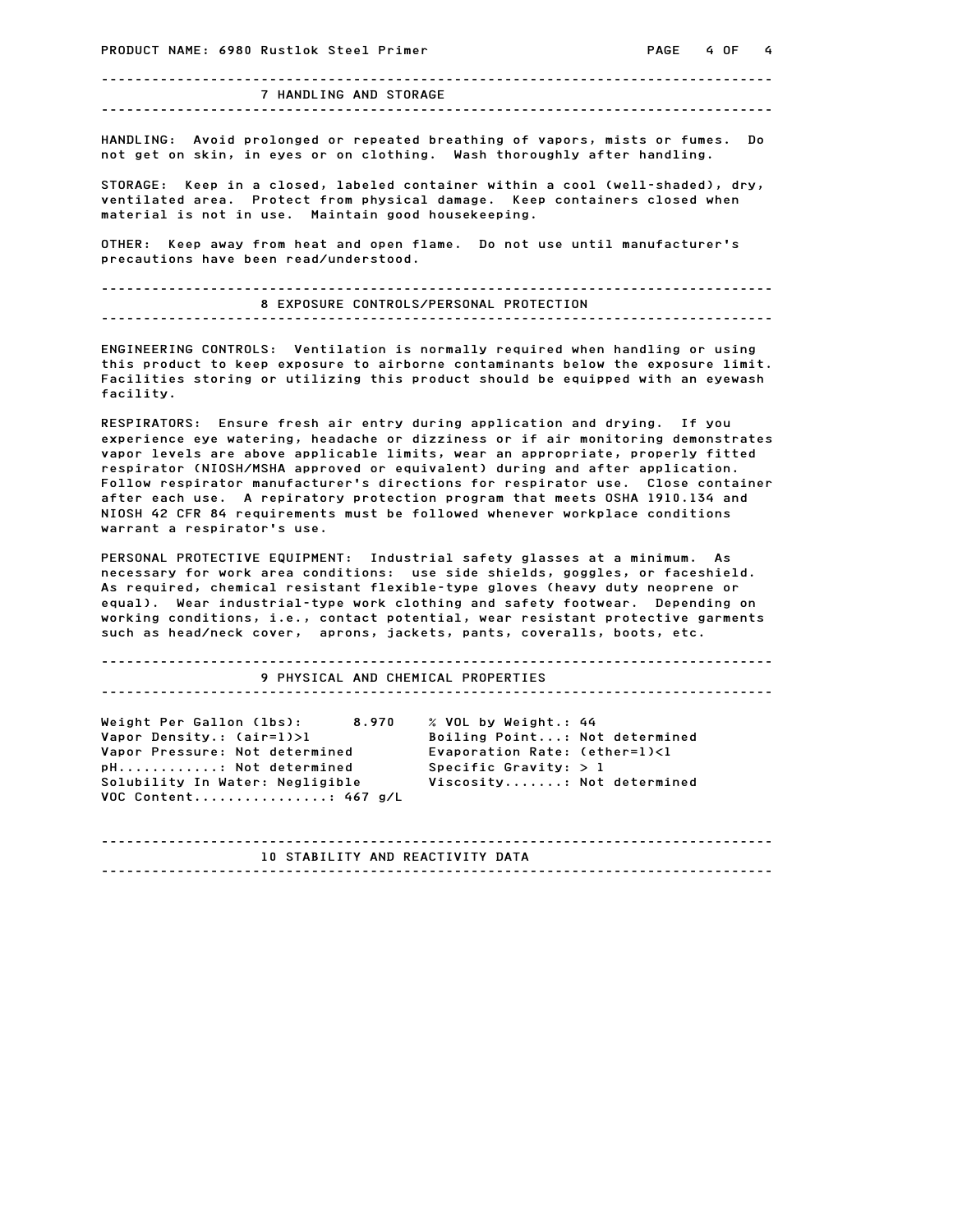PRODUCT NAME: 6980 Rustlok Steel Primer Carries and Manuscriptus PAGE 5 OF 4 -------------------------------------------------------------------------------- 10 STABILITY AND REACTIVITY DATA -------------------------------------------------------------------------------- STABILITY: None HAZARDOUS POLYMERIZATION: None STABILITY: None<br>HAZARDOUS POLYMERIZATION: None<br>INCOMPATIBILITY: Avoid oxidizing agents, heat, sparks and open flames. STABILITY: NONE<br>HAZARDOUS POLYMERIZATION: None<br>INCOMPATIBILITY: Avoid oxidizing agents, heat, sparks and open flames.<br>HAZARDOUS DECOMPOSITION PRODUCT(S): Carbon monoxide, carbon dioxide upon HAZARDOUS POLIMERIZATION:<br>INCOMPATIBILITY: Avoid o<br>HAZARDOUS DECOMPOSITION P<br>thermal decomposition. -------------------------------------------------------------------------------- 11 TOXICOLOGICAL INFORMATION -------------------------------------------------------------------------------- Contact Kop-Coat for applicable information. -------------------------------------------------------------------------------- 12 ECOLOGICAL INFORMATION -------------------------------------------------------------------------------- Product has not been tested for ecotoxicity. -------------------------------------------------------------------------------- 13 DISPOSAL CONSIDERATIONS -------------------------------------------------------------------------------- THE IS DISFUSAL CONSIDERATIONS<br>This product as supplied is a USEPA defined ignitable hazardous waste. Dispose of unusable product as a hazardous waste (D001) in accordance with local, state This product as supplied is<br>of unusable product as a h<br>and federal regulations. -------------------------------------------------------------------------------- 14 TRANSPORTATION INFORMATION -------------------------------------------------------------------------------- DEPARTMENT OF TRANSPORTATION REPORTABLE QUANTITIES REPORTABLE QTY (LBS) HAZARDOUS SUBSTANCE<br>100<br>Xylene Xylene <u>REPURTABLE QTT (LBS)</u><br>100 Xylene<br>DOT PROPER SHIPPING NAME: None TOO<br>DOT PROPER SHIPPING NAME:<br>DOT HAZARD CLASS: None DOT PROPER SHIPPING NAME<br>DOT HAZARD CLASS: None<br>LABEL: Non-Hazardous DOT HAZARD CLASS: None<br>LABEL: Non-Hazardous<br>DOT IDENTIFICATION NUMBER: None DOT information for domestic ground transportation. -------------------------------------------------------------------------------- 15 REGULATORY INFORMATION --------------------------------------------------------------------------------

SARA TITLE III SECTION 313 CHEMICALS SARA TITLE III SECTION 313 CHEMICALS<br>Methylene diphenyl diisocyanate (MDI) Xylene SARA TITLE III SECTION 3<br>Methylene diphenyl<br>Xylene<br>Aluminum (as metal dust)